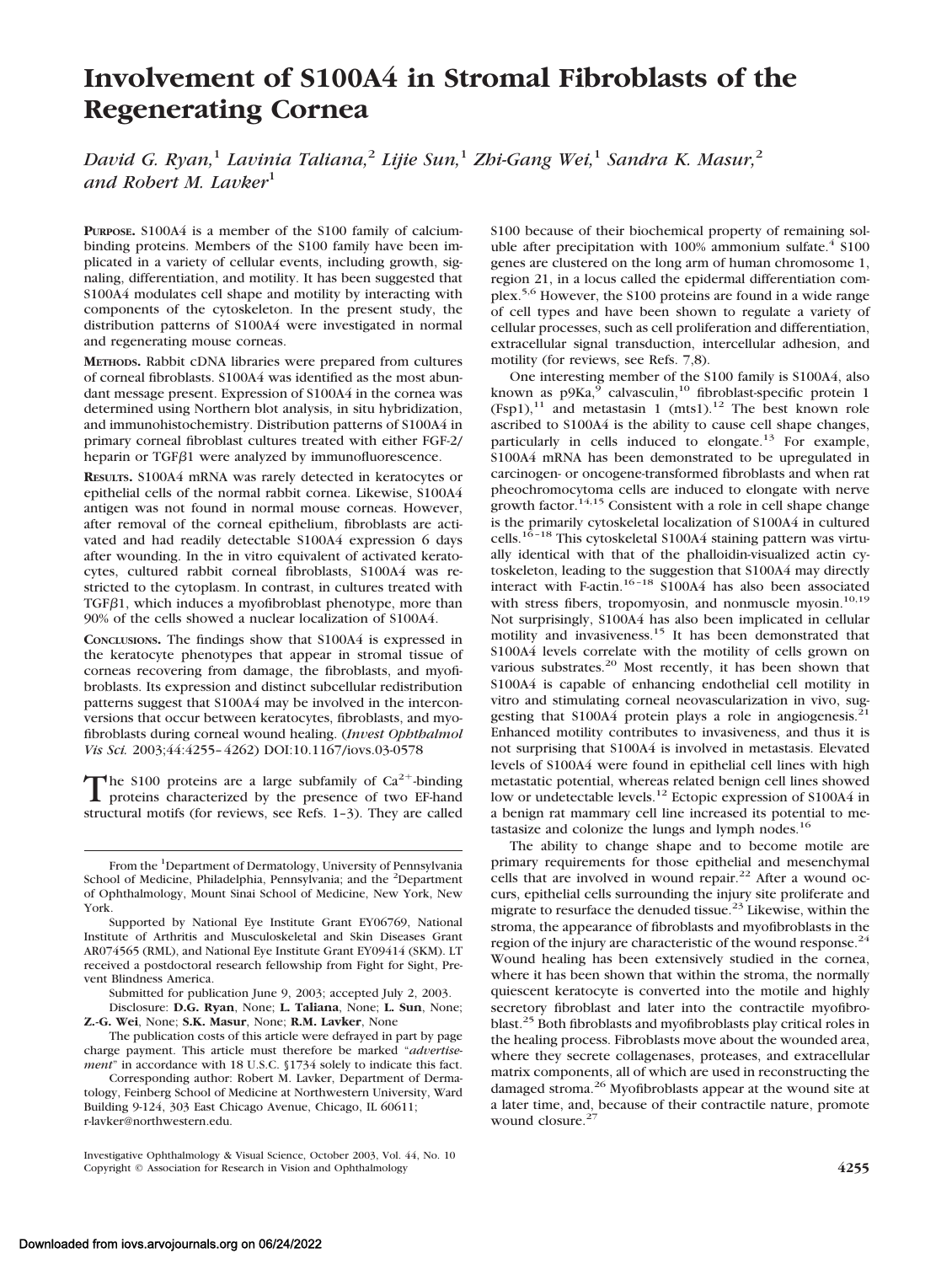Mechanisms underlying the interconversions among the corneal keratocytes, fibroblasts, and myofibroblasts have been explored in cultured keratocytes.<sup>28-32</sup> For example, keratocytes grown in the absence of serum have a phenotype identical with that seen in vivo, whereas the addition of serum results in activation and a resultant fibroblast phenotype.<sup>29,30</sup> The addition of TGF $\beta$  to keratocytes or corneal fibroblasts induces the formation of myofibroblasts.31,32

During our investigations on the characterization of the stroma that underlies the limbal and corneal epithelia, we found that S100A4 was one of the most abundantly expressed genes in fibroblast cultures prepared from each of these regions. Given the association of S100A4 in the regulation of cytoskeletal changes and cell motility, we investigated whether this S100 protein was involved in corneal wound repair. We report that corneal keratocytes normally express low levels of S100A4 in vivo, but that after wounding, S100A4 was readily observed in the stromal cells as well as in the cells lining the new blood vessels that had formed. Primary cultures of keratocytes showed little S100A4, whereas activated fibroblasts and myofibroblasts revealed a prominent expression of S100A4. Most interesting was the observation that S100A4 exhibited a growth factor–dependent translocation from the cytoplasm to the nucleus when fibroblasts were experimentally converted to myofibroblasts.

# **MATERIALS AND METHODS**

All experimental procedures conformed to the ARVO Statement for the Use of Animals in Ophthalmic and Vision Research and were approved by the University of Pennsylvania Animal Care and Ethics Committee.

#### **Isolation of Rabbit Keratocytes for mRNA**

We isolated keratocytes from the limbal and corneal compartments, as previously described.33 Briefly, the central cornea button covered a 5-mm radius, which was at least 5 mm away from the limbal zone and therefore was free from any limbal or conjunctival cell types. The limbal sample was defined as a 2-mm wide zone in which the K3 keratin was expressed suprabasally. These activated keratocytes are typically referred to as fibroblasts and were generated by their outgrowth from cultured small pieces  $(<1$  mm<sup>3</sup>) of explanted limbal or corneal stroma. The stromal pieces were placed in 1 mL Chang's medium (Irvine Scientific, Santa Ana, CA) with 100 U/mL penicillin and 100 µg/mL streptomycin in a 35-mm Petri plate, and left undisturbed in a  $37^{\circ}$ C and 5% CO<sub>2</sub> incubator for 4 days. Under these conditions, fibroblasts migrated from most of the stromal pieces. After that, the culture medium was changed every 3 days. Ten to 12 days later, the cells were suspended by trypsinization (0.125% trypsin and 0.01% EDTA in phosphate-buffered saline [PBS]), and the dissociated single cells were then plated in Dulbecco's modified Eagle's medium (DMEM) containing 10% fetal bovine serum (FBS), 100 U/mL penicillin, and 100  $\mu$ g/mL streptomycin. Subconfluent cultures were fed every 3 days by removing old medium and adding the fresh 37°C medium.

#### **SSH Library Screening**

Cultured corneal fibroblasts from the central and limbal regions of the ocular surface were expanded to generate sufficient cell mass for mRNA preparations. Fibroblast-specific cDNA libraries were made using subtractive suppression hybridization (SSH; BD Biosciences-Clontech, Palo Alto, CA). Messages common to corneal and limbal fibroblasts were subtracted from the libraries by cross-hybridization of the two cDNAs, and highly expressed messages were normalized. The cDNA libraries made specific for limbal and corneal fibroblasts were cloned into pCR2.1 (Invitrogen, Carlsbad, CA) and were plated at low density. Colonies were chosen at random and used to make plasmid DNA. The DNA was spotted on a nylon membrane (Hybond; Amersham, Arlington Heights, IL), which were hybridized with probes generated from the two tissue-specific cDNAs, according to Clontech's procedures.

## **Probes**

The rabbit S100A4 cDNA was excised from pCR 2.1 as a 350-bp *Eco*RI fragment. The cDNA fragment was gel purified with commercial reagents (Qiagen, Valencia, CA). S100A4 cDNA was labeled with  $[\alpha^{32}P]$ dCTP (3000 Ci · mmol<sup>-1</sup>; NEN, Boston, MA) using random primer reagents supplied by Roche Diagnostics (Indianapolis, IN). Probes were separated from unincorporated nucleotides by size-exclusion chromatography through G-50 minicolumns (Amersham Pharmacia Biotech, Piscataway, NJ) and used for Northern blot detection. Linearized pCR 2.1 plasmids carrying the rabbit S100A4 sequences were used to generate labeled sense and antisense riboprobes with  $[\alpha^{35}S]$  UTP (800 Gi · mmol<sup>-1</sup>; NEN) and T7 and SP6 RNA polymerase (Promega, Madison, WI). The labeled riboprobes were purified by size-exclusion chromatography through G-50 columns. Riboprobes were precipitated and resuspended in 21  $\mu$ L of diethyl pyrocarbonate (DEPC)-treated  $H_2O$ , quantified by scintillation counting, and used for in situ hybridization.

#### **Northern Blot Analysis**

Messenger RNA isolated from cultured limbal and corneal fibroblasts was converted to cDNA by PCR synthesis (SMART system; BD Biosciences-Clontech). Equal quantities of both cDNAs were electrophoresed on a 1% agarose gel, transferred to nylon membranes (Hybond; Amersham), and UV cross-linked. Hybridization was performed at 72°C with <sup>32</sup>P-labeled S100A4 cDNA, according to previously described procedures. The blot was washed twice in  $2 \times$  SSC and 0.5% SDS at 55°C for 20 minutes. High-stringency washing was performed in 0.2 SSC and 0.5% SDS at 68°C for 1 hour. Blots were either exposed to a phosphorescence imager (Amersham) or to autoradiograph film (Xomatic; Eastman, Kodak, Rochester, NY). Signal intensity was quantified with the software accompanying the phosphorescence imager (Image-Quant; Amersham).

#### **In Situ Hybridization**

Five-micrometer sections were made from paraffin-embedded rabbit corneal tissue. The sections were deparaffinized in xylene and rehydrated through a graded series of ethanol-PBS solutions. Rehydrated sections were fixed with 4% paraformaldehyde in PBS for 10 minutes in a cold room. The slides were washed twice for 5 minutes with  $0.5\times$ SSC (20 $\times$  SSC: 175.3 g NaCl, 88.2 g Na citrate in 1 L DEPC H<sub>2</sub>O) at room temperature. Slides were then incubated with proteinase K (1  $\mu$ g/mL) in RNase buffer (10 mL of 1 M Tris [pH 8.0], 100 mL of 5 M NaCl, made up to 1 L with DEPC  $H_2O$ ) for 10 minutes. Slides were again washed twice for 10 minutes with  $0.5 \times$  SSC. Sections were prehybridized in rHB2 buffer (50% formamide, 0.3 M NaCl, 20 mM Tris [pH 8.0], 5 mM EDTA,  $1\times$  Denhardt's solution, 10% dextran sulfate, 10 mM dithiothreitol) at  $48^{\circ}$ C for 2 hours. For each slide, 2  $\mu$ L of radiolabeled probe  $(300,000 \text{ counts}/\mu L)$  was combined with 1  $\mu L$  of tRNA (50 mg/mL), denatured by boiling for 3 minutes, and mixed with 17  $\mu$ L of rHB2 solution. Denatured probe was added to the prehybridization solution on the slides and gently mixed. Sections were coverslipped, and hybridization was performed overnight at 55°C. The next day, the slides were washed twice for 10 minutes with  $2 \times$  SS and 2 mM EDTA at room temperature, incubated in RNase solution containing 20  $\mu$ g/mL RNase A for 30 minutes at room temperature, and washed twice for 10 minutes with  $2 \times$  SSC/EDTA. High-stringency washing was performed in  $0.1 \times$  SSC, EDTA, and  $\beta$ -mercaptoethanol (3 mL 20 $\times$  SSC, 1.2 mL 0.5 M EDTA, 525  $\mu$ L mercaptoethanol, made up to 600 mL with DEPC H<sub>2</sub>O) for 2 hours at  $65^{\circ}$ C. Sections were dehydrated for 2 minutes each in 50% and 90% ethanol containing 0.3 M ammonium acetate and air dried overnight. Slides were exposed to emulsion (catalog. no. 02757-50; Ilford Scientific Products, Basildon, UK) for 2 weeks, developed, and counterstained with hematoxylin and eosin.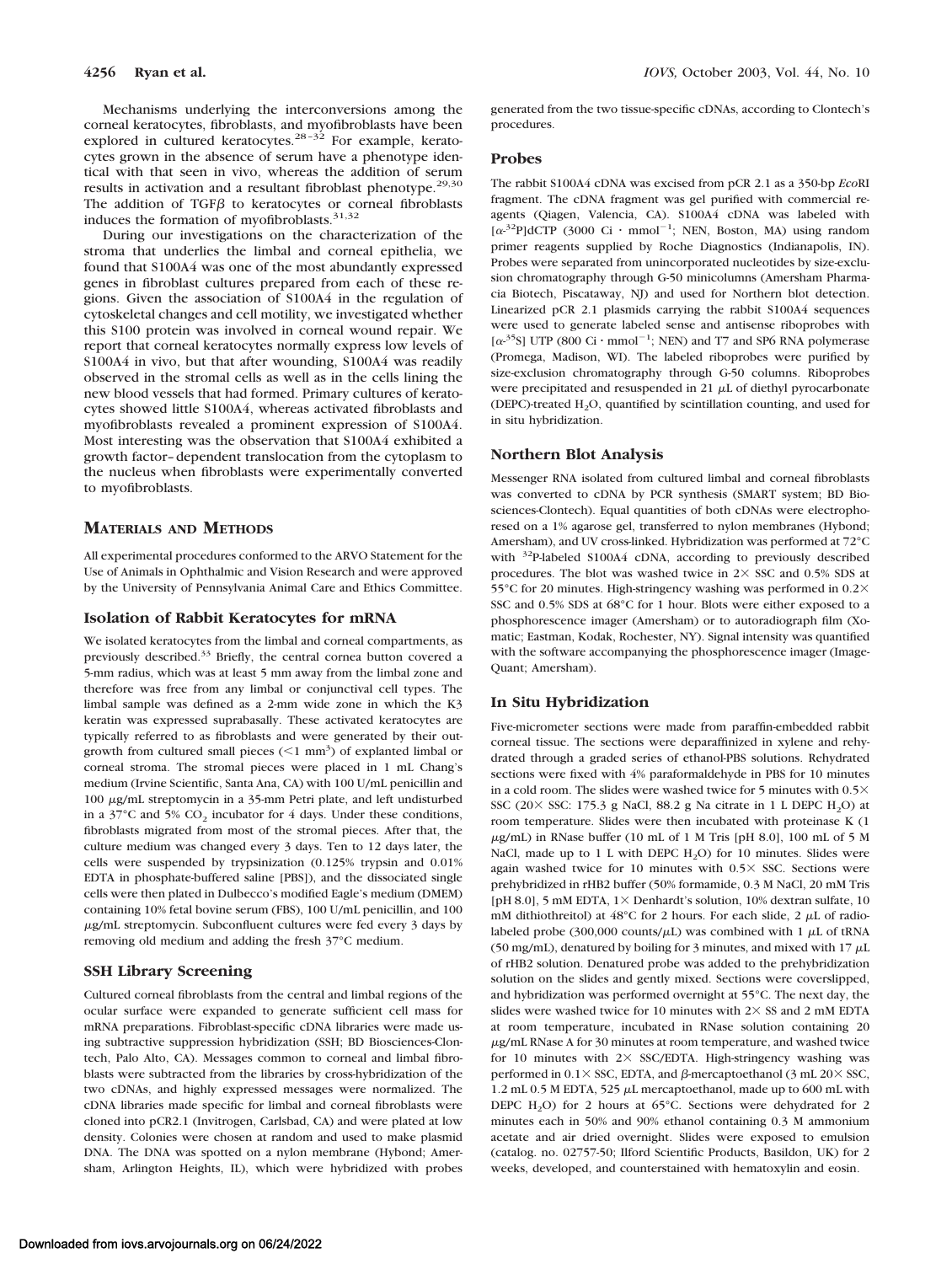## **Immunohistochemistry**

Polyclonal affinity-purified rabbit anti-mouse S100A4 antibody was kindly provided by Eugene M. Lukanidin (Department of Molecular Cancer Biology, Danish Cancer Center, Copenhagen, Denmark). The specificity of this antibody to mouse S100A4 has been described.<sup>34</sup> Five-micrometer sections were deparaffinized, rehydrated, and rinsed in Tris-buffered saline (TBS). Slides were treated for 1 minute in 10 mM citrate (pH 6.0) and 1 mM EDTA in a pressure cooker to retrieve the antigen. To exhaust endogenous peroxidase, sections were incubated in  $1\%$  H<sub>2</sub>O<sub>2</sub> for 30 minutes. Blocking was performed with  $10\%$  NGS in TBS for 1 hour at room temperature. The blocking solution was removed, and the sections were incubated with the primary antibody diluted 1:250 in TBS containing 10% NGS for 1 hour at room temperature. Slides were washed in TBS and incubated with the secondary antibody, biotinylated goat anti-rabbit IgG (Vectastain; Vector Laboratories) diluted 1:200 in 10% NGS and TBS for 1 hour at room temperature, washed in TBS, and incubated with the avidin-biotin complex (ABC; Vectastain; Vector Laboratories), according to the manufacturer's recommendations. Detection was performed with DAB (Sigma-Aldrich, St. Louis, MO). Sections were counterstained with hematoxylin.

## **Removal of the Corneal Epithelium by Topical Application of Phorbol Ester**

During studies of the mitogenic effects of phorbol myristate (TPA) on corneal epithelium, we noted that, at high concentrations, TPA acts as an irritant and effects a complete removal of the corneal epithelium. Therefore, we used this strategy to wound the corneas and achieve a fibroblastic response. Briefly, we anesthetized SENCAR mice (7 weeks old) with  $\gamma$ -hydroxybutyric acid (intraperitoneal injection of 100  $\mu$ L of 10% solution in PBS). We administered a single topical application of  $50 \mu L$  of 1.0% TPA in petrolatum to the surface of both eyes. Control mice were administered petrolatum only. One, 6, and 12 days after treatment, mice (three per group) were killed, and eyes were surgically removed and processed for histology and immunocytochemistry, as described earlier.

## **Keratocyte, Fibroblast, and Myofibroblast Cultures for Immunocytochemistry**

To perform immunocytochemistry on keratocytes (quiescent corneal fibroblasts) rabbit corneas (Pel-Freeze, Rogers, AR) were treated with collagenase according to the method of Masur et al.<sup>35</sup> These freshly isolated keratocytes were plated at 10<sup>5</sup> cells/mL on type I collagen (10  $\mu$ g/mL) in serum-free medium: DMEM-F12 supplemented with L-glutamine, glutathionine, RPMI vitamin mix, sodium pyruvate (Invitrogen-Gibco), antibiotic-anti-mycotic mix, gentamicin (Sigma-Aldrich), and insulin-transferring selenium supplement (Invitrogen-Gibco).29 It has been demonstrated that the keratocyte phenotype can be maintained under these conditions. Cultured keratocytes were studied between 24 hours and 1 week of isolation.

To generate corneal fibroblasts, keratocytes were released by collagenase treatment of corneas and the cells plated in DMEM/F12 (Invitrogen-Gibco) and 10% FBS. For evaluation of pure cultures of fibroblasts and myofibroblasts, the primary cultured corneal fibroblasts were resuspended, plated on fibronectin, and grown in serum-free cultures to which specific growth factors were added. Specifically, cultures were trypsinized, and cells resuspended in DMEM/ F12+soybean trypsin inhibitor (1 mg/mL) and then plated on fibronectin-coated glass coverslips (10 µg/mL; Sigma-Aldrich) at a cell density of  $5 \times 10^5$  cells/mL. Cells were allowed to attach for 24 hours in serum-free medium and then growth factors were added according to previous studies.28,31 Fibroblast cultures were generated by growth in DMEM/F12, 10% FBS, FGF-2 (20 ng/mL; Invitrogen-Gibco), heparin (5  $\mu$ g/mL; Invitrogen-Gibco), and myofibroblast cultures by growth in DMEM/F12, 1%FBS, and TGF $\beta$ 1 (0.25 ng/mL; R&D Systems, Minneapolis, MN). At various times after addition of the growth factor—4



**FIGURE 1.** Northern blot analysis of S100A4 mRNAs from rabbit limbal and corneal fibroblasts. *Top*: mRNAs from rabbit limbal and corneal fibroblasts were hybridized with a cDNA fragment of S100A4. An intense signal was observed in both corneal and limbal fibroblasts. *Bottom*: the probe on the same blot was stripped off and rehybridized with a GAPDH cDNA probe as control.

hours, 24 hours, and 3 days—cells were fixed in 3% *p*-formaldehyde in PBS (pH 7.4; Sigma-Aldrich) for 15 minutes at room temperature and subsequently immunodetected with rabbit anti-mouse S100A4 antibody (1:200 dilution) for 60 minutes. Anti-S100A4 was visualized with Alexa 488 goat anti-rabbit antibody-conjugated to FITC (1:800 dilution; Molecular Probes, Eugene, OR). All coverslips also underwent immunodetection with mouse monoclonal anti- $\alpha$ -smooth muscle actin-Cy3 (1:40 dilution; Sigma-Aldrich) to identify myofibroblasts. The cells were viewed with a microscope (Axioskop; Carl Zeiss Meditec, Thornwood, NY) and the images recorded on computer (Photoshop; Adobe Systems, Mountain View, CA). Each experimental condition was repeated at least three times.

## **RESULTS AND DISCUSSION**

# **Expression of S100A4 in Limbal and Corneal Keratocytes**

To identify genes preferentially expressed in limbal and corneal fibroblasts, we prepared cultured rabbit limbal and corneal fibroblast cDNA libraries using subtractive suppression hybridization. Several preferential limbal and corneal genes were identified from these libraries, including apolipoprotein D, and RNase4; however, of all the messages analyzed by Northern blot, S100A4 was the most abundant gene in both limbal and corneal keratocytes (Fig. 1). Elevated levels of S100A4 are known to be associated with growth and morphologic changes that occur in cultured cells, particularly those stimulated by the presence of serum.<sup>36</sup> Because the starting mRNA populations used in this study were obtained from cultured limbal and corneal fibroblasts grown in the presence of serum, the high levels of S100A4 in these cells reflect the growth environment. Furthermore, cells in culture often display an activated phenotype (e.g., high proliferation rate), and elevated levels of S100A4 have been shown to correlate with activated cells.<sup>15,36,37</sup>

To determine the distribution of S100A4 within the normal cornea, we used in situ hybridization to detect mRNA and immunocytochemistry to detect antigen. In situ hybridization showed little if any S100A4 mRNA in the limbal (Fig. 2A) and corneal (Fig. 2B) keratocytes of normal rabbit cornea. It has been reported that the specialized mesenchymal cells that constitute the dermal papilla of the mouse hair follicle, as well as the epithelial cells within the bulge region of the follicle, express S100A4.<sup>38</sup> Therefore, as a positive control for our corneal in situ experiments, we examined rabbit hair follicles, and detected a strong signal for S100A4 mRNA in these two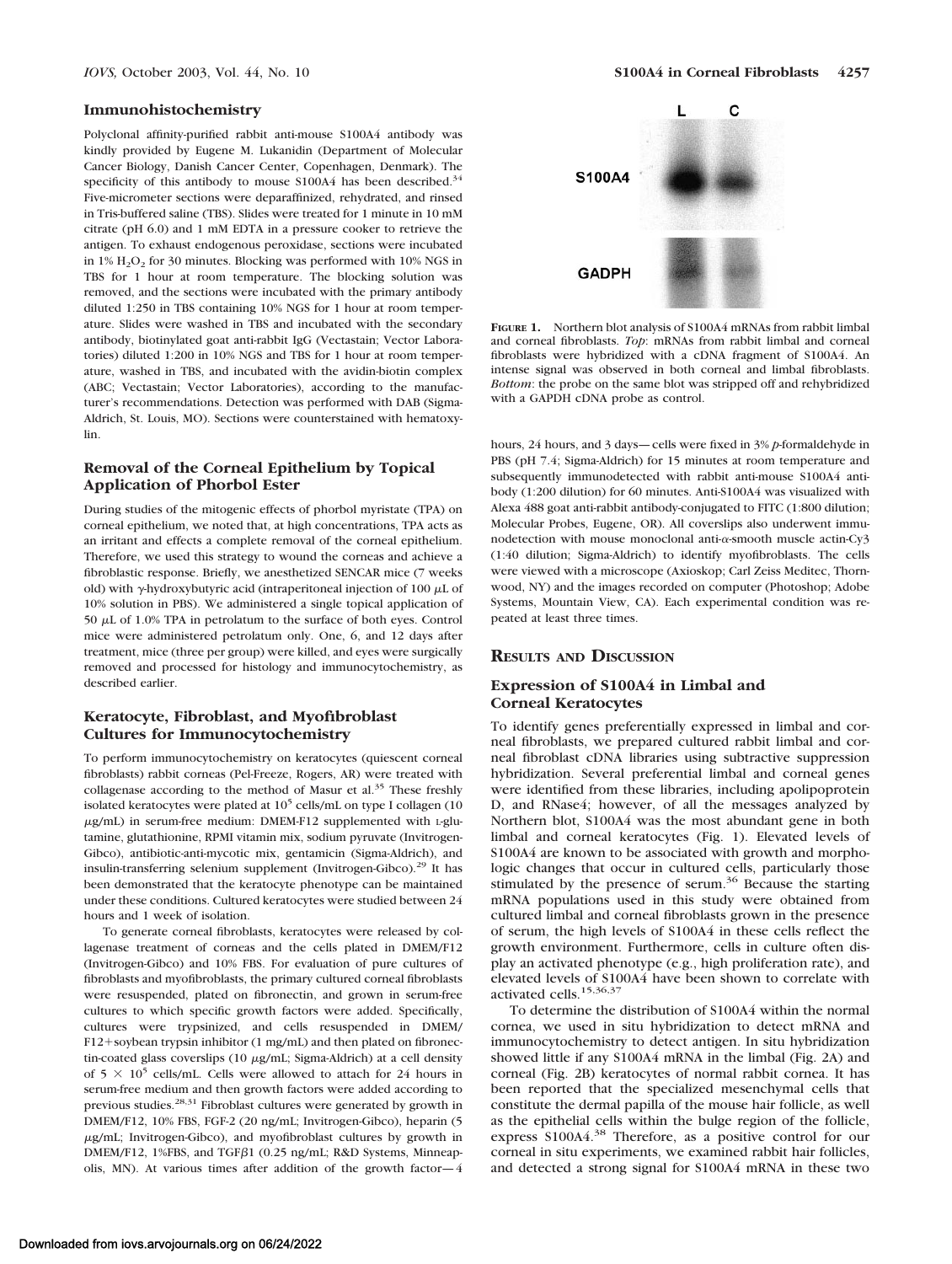

**FIGURE 2.** S100A4 mRNA is not detected in keratocytes of limbal (**A**) and corneal (**B**) stroma, but is observed in the specialized mesenchymal cells of the hair follicle (**C**). Rabbit limbus (**A**), cornea (**B**), and skin (**C**) were processed for in situ hybridization with 35S-labeled antisense (**A**– **C**) and sense (data not shown) probes to S100A4. Little if any signal was noted in the limbal and corneal keratocytes (*arrows*) and epithelium (ep). In contrast, a strong signal was observed in the specialized mesenchymal cells that constituted the dermal papilla (dp) of the hair follicle (**C**).

follicular zones (Fig. 2C). We also detected S100A4 mRNA in occasional superficial cells of the corneal and limbal epithelium (Figs. 2A, 2B), but the signal was extremely weak.

Consistent with the in situ hybridization data, immunocytochemical staining of mouse corneas with an anti-S100A4 polyclonal antibody revealed that S100A4 antigen was hardly detectable in the normal limbal and corneal keratocytes (Fig.

4A). The low expression patterns of S100A4 mRNA and antigen in the normal corneal keratocytes most likely reflect the quiescent nature of these cells. Likewise, the low expression S100A4 message and protein in the normal corneal and limbal epithelia is indicative that this S100 protein is not involved in proliferation and/or differentiation of these tissues. Similar low expression of S100A4 has been observed in the epidermal keratinocytes and dermal fibroblasts from normal human and mouse skin.<sup>38,39</sup> As a positive control for our immunocytochemical studies, we stained the skin of the backs of mice and detected S100A4-positive cells in the dermal papilla of the hair follicle (Fig. 4B). This is consistent with previous reports that demonstrate S100A4 staining in a specialized population of mesenchymal cells known as the dermal papilla.<sup>38</sup> Although they resemble the fibroblast phenotypically, dermal papilla cells have been demonstrated to be biochemically distinct. $40-42$  Furthermore, wheras the fibroblast population is normally static, the dermal papilla cells migrate at specific times during the hair growth cycle.<sup>43</sup> Therefore, S100A4 expression in the dermal papilla cells may be related to the migratory role that has been postulated for this protein.<sup>15</sup>

# **Expression of S100A4 in Keratocytes after Wounding**

Because corneal wounding activates the quiescent keratocytes within the corneal stroma in vivo,  $44$  we used a corneal woundhealing model to obtain activated fibroblasts. Twenty-four hours after a single topical application of 1% TPA in petrolatum to the surface of the cornea, a complete loss of the corneal epithelium was noted (Fig. 3A). At this time, the stroma contained an occasional necrotic body and was characterized by a marked absence of keratocytes (Fig. 3A). We have used topical application of TPA in petrolatum at lower concentrations (0.01%–0.5%) to stimulate cell proliferation in mouse cornea, limbus, epidermis, and hair follicle. $45-47$  After a single application of 0.5% TPA, no evidence of epithelial damage or necrosis was noted<sup>47</sup>; however, a 1% TPA concentration (a twofold



bedded section of a mouse cornea treated topically with petrolatum for 6 days. Note the well-organized corneal epithelium (ep) and the avascular stroma consisting of solely of keratocytes. *Boxed area*: thin, flattened keratocytes at higher magnification.

**FIGURE 3.** Wound repair of the cornea and limbus after topical application of TPA. (**A**) Paraffin-embedded section of a mouse cornea 24 hours after topical application of 1% TPA in petrolatum. Note the complete loss of the epithelium and the absence of keratocytes within the stroma. *Boxed area*: remnants of necrotic keratocytes at higher magnification. (**B**) Paraffin-embedded section of the peripheral cornea 6 days after treatment, as described in (**A**). Note the hyperplastic epithelium (ep) and marked increase in stromal cells. *Boxed area*: fibroblasts (*arrowhead*) and infiltrating neutrophils (*arrows*) at higher magnification. (**C**) Paraffin-embedded section of the central cornea 6 days after treatment, as described in (**A**). At this time, the stroma consisted of fibroblasts (*arrowheads*) and inflammatory cells (*arrows*). (**D**) Paraffin-embedded section of the peripheral cornea 12 days after treatment, as described in (**A**). Note the diminution of inflammatory cells within the stroma and the thinner epithelium (ep). (**E**) Paraffin-em-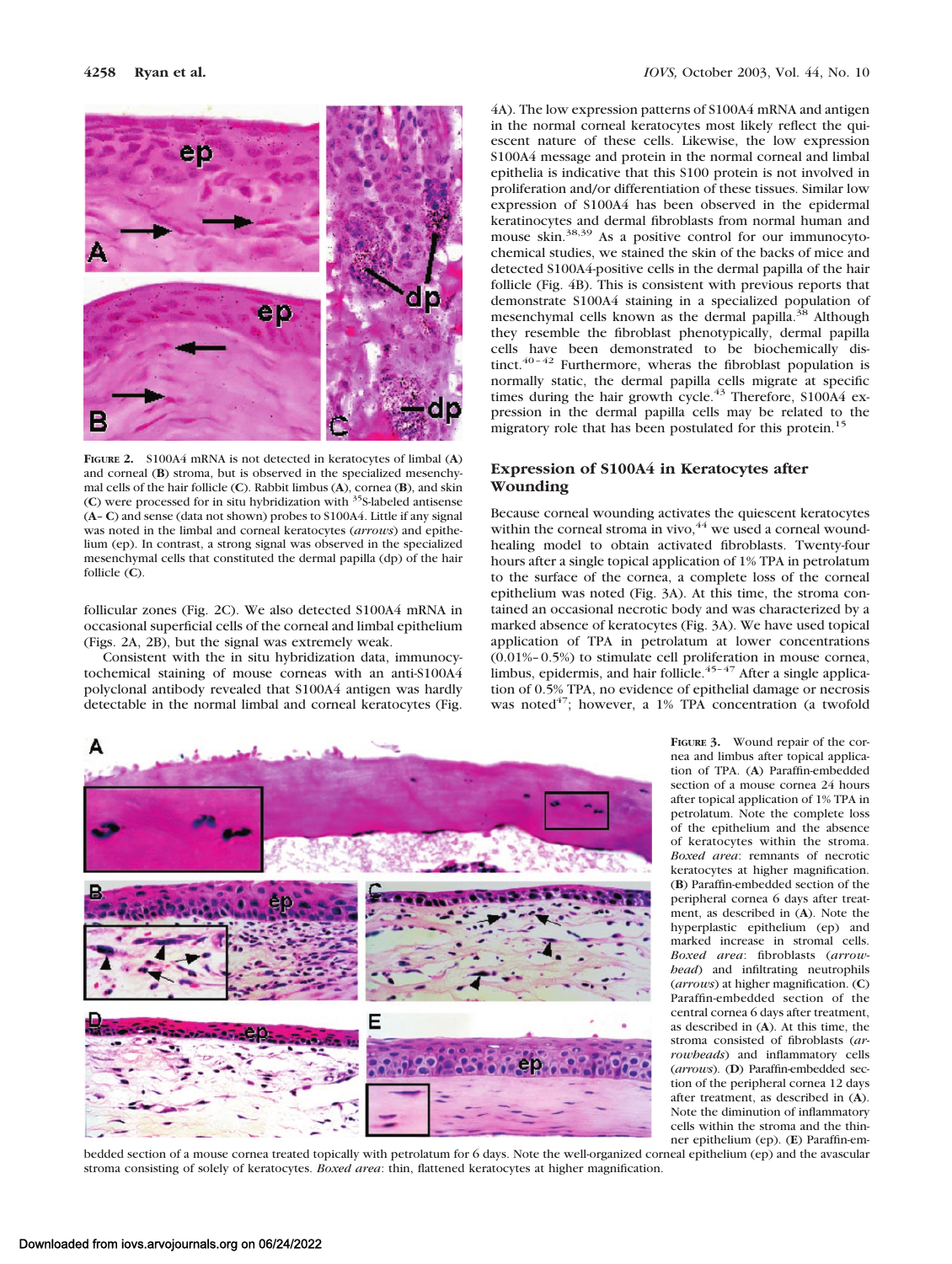**FIGURE 4.** S100A4 is expressed in mouse fibroblasts during corneal wound healing. Immunohistochemical staining of mouse cornea 6 days after treatment with petrolatum (**A**), showing little if any S100A4 expression in either the corneal epithelium (ep) or stromal keratocytes (*arrows*). Immunohistochemical staining of mouse back skin (**B**; positive control) showing S100A4 expression primarily restricted to the specialized mesenchymal cells (*arrows*) of the hair follicle. Immunohistochemical staining of mouse peripheral (**C**, **E**) and central (**D**, **F**) corneas 6 (**C**, **D**) and 12 (**E**, **F**) days after topical treatment with 1% TPA in petrolatum. Immunohistochemical staining was performed with a polyclonal rabbit anti-mouse S100A4 IgG, biotinylated secondary IgG, the ABC, and the substrate DAB. Note that all corneal stromal fibroblasts expressed S100A4 antigen at 6 and 12 days after treatment, whereas the inflammatory infiltrate (**C**, *arrows*) and the epithelium (ep) showed no specific staining for S100A4 antigen.



increase) appeared to be toxic, indicating that TPA has a very narrow range between stimulation and toxicity.

Six days after TPA treatment, the corneal surface was completely covered by a new epithelium (Fig. 3B). The peripheral corneal epithelium consisted of 1 to 2 layers of cuboidal cells and 3 to 4 layers of rounded, nucleated wing cells. The epithelium lacked the highly ordered, stratified appearance of the petrolatum-treated control (Fig. 3E). The central corneal epithelium consisted of 1 to 2 layers of cuboidal cells, separated by wide intercellular spaces (Fig. 3C). Little if any S100A4 reactivity was observed in either the peripheral or corneal epithelium at this time (data not shown). The stroma underlying the newly formed epithelium contained many large fibroblasts and the occasional vessel (Fig. 3B). At this time, greater numbers of fibroblasts were observed in the peripheral corneal stroma than in the central corneal stroma (Figs. 3B, 3C). An inflammatory infiltrate consisting primarily of neutrophils and leukocytes was also present throughout the stroma (Figs. 3B, 3C). Six days after wounding, a dramatic increase in S100A4 staining was detected in the fibroblasts in both the central (Fig. 4D) and peripheral (Fig. 4C) corneal stroma. S100A4 staining was not observed in the inflammatory cells that persisted in the peripheral corneal stroma (Fig. 4C).

Twelve days after TPA treatment, the peripheral corneal epithelium was thinner than at the 6-day time point and consisted of a single layer of cuboidal basal cells, several layers of flattened wing cells, and enucleated superficial cells (Fig. 3D). The central corneal epithelium was more stratified, containing two to three layers of cuboidal cells and several layers of flattened nucleated superficial cells (data not shown). S100A4 reactivity was not detectable in the peripheral and central corneal epithelium (Figs. 4E, 4F). Fibroblasts were the major cell type present in the stroma, and the inflammatory infiltrate

was reduced, with very few neutrophils or inflammatory cells present. Expression of S100A4 was still noted in the fibroblasts 12 days after TPA treatment (Figs. 4E, 4F). The density of fibroblasts expressing S100A4 was reduced in the peripheral cornea (Fig. 4E), whereas the central corneal stroma still contained numerous S100A4-expressing cells (Fig. 4F).

As we and others have shown, wounding of the cornea results in the disappearance of keratocytes followed by a subsequent repopulation with increased numbers of activated keratocytes or fibroblasts.<sup>48</sup> The demonstration that S100A4 is abundantly expressed in fibroblasts after a corneal wound indicates that S100A4 protein can serve as a marker of activated keratocytes or fibroblasts. Hepatocyte growth factor (HGF) and keratinocyte growth factor (KGF) mRNAs have also been reported to be upregulated in mouse corneal keratocytes after a corneal epithelial scrape wound.<sup>44</sup> Similar to S100A4, both HGF and KGF mRNAs were still expressed 7 days after wounding. Our finding of S100A4 expression in fibroblasts 12 days after wounding indicates that fibroblasts continue to show an activated phenotype well after reepithelialization has been completed. One of the requirements for proper corneal wound repair is the migration of activated fibroblasts into the wounded stroma. $^{25,26}$  As mentioned previously, S100A4 has been implicated in processes of cell motility and invasiveness,15 and we suggest that S100A4 may play a role in fibroblast migration within the corneal stroma.

# **Changes in the Subcellular Distribution of S100A4 Caused by the Conversion of Corneal Fibroblasts into Myofibroblasts**

It has been shown that corneal keratocytes when placed in serum-containing culture assume a fibroblast phenotype and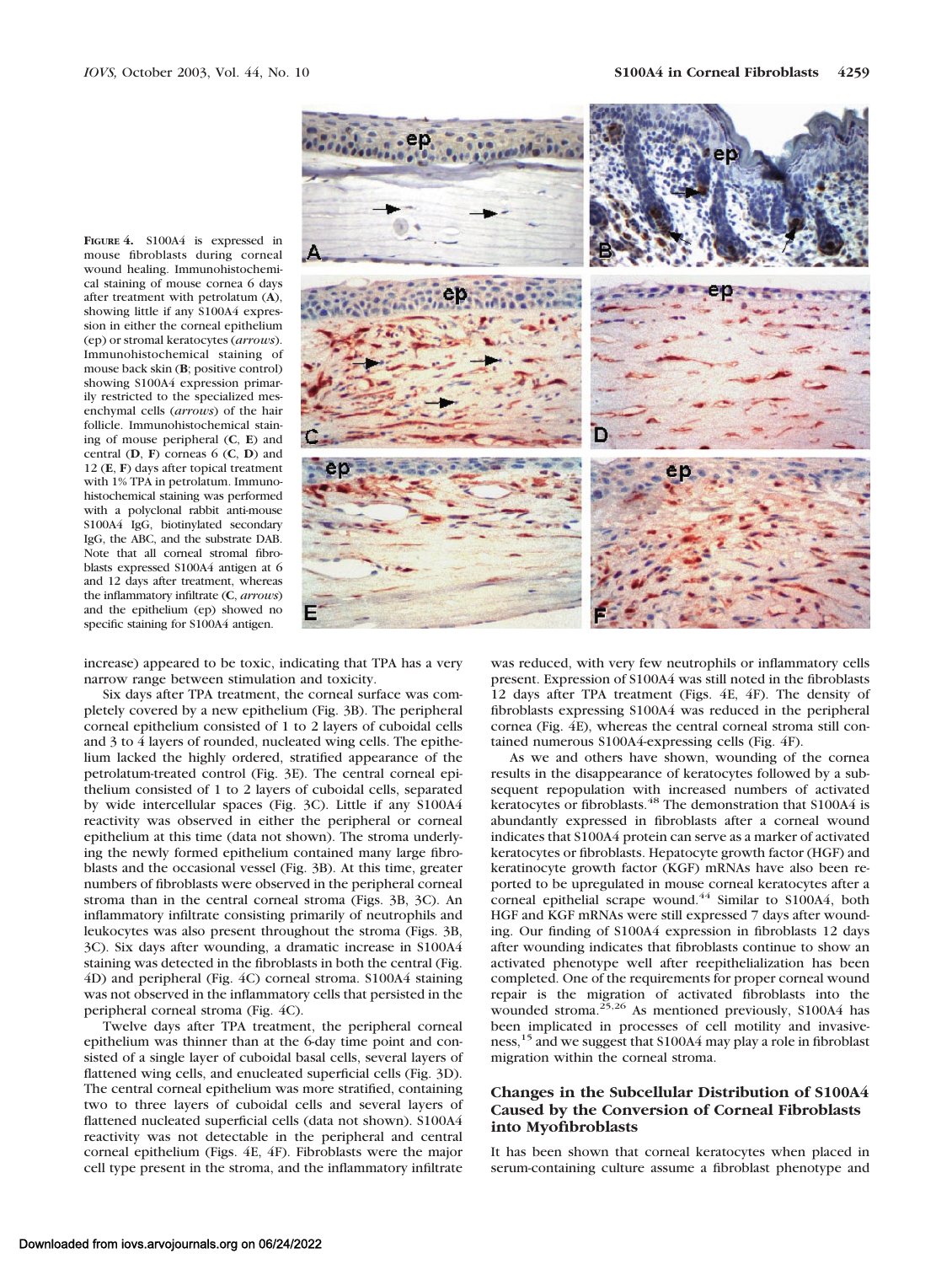that these fibroblasts can be experimentally converted to myofibroblasts.28,31,32 Because fibroblasts and myofibroblasts are the primary cell types involved in corneal stromal wound repair, we used this experimental system to compliment and extend our in vivo perturbation experiments, by assessing the in vitro S100A4 distribution patterns in keratocytes, fibroblasts, and myofibroblasts. When freshly isolated keratocytes were plated on collagen and grown in the absence of serum for 3 days, only diffuse, minimal expression of S100A4 antigen was noted in these cells (Fig. 5A).

For the study of growth factor–induced differentiation of fibroblasts and myofibroblasts, growth factors were added to primary corneal fibroblast cultures. Addition of FGF and heparin to the culture medium (serum included) resulted in a culture in which most of the cells are fibroblasts (Fig. 6A). S100A4 was primarily detected in the cytoplasm of these fibroblasts. As verification that this staining pattern was specific for S100A4, a second rabbit polyclonal antibody to S100A4 (Dako, Carpinteria, CA) yielded identical cytoplasmic staining. Western blot analysis of rabbit corneal fibroblast lysates using this antibody detected a single band of approximately 12 kDa, which corresponds to S100A4. After 1 (Fig. 6B) and 4 (Fig. 6C) hours' exposure of the keratocytes to FGF and heparin, S100A4 was concentrated at the tips of the fibroblast projections, regions known to be engaged in actin assembly. Such an early location of S100A4 to the cell periphery after the addition of FGF and heparin is consistent with the involvement of this protein in cell shape changes.<sup>13</sup>

Addition of TGF $\beta$  to the culture medium for 3 to 4 days converted fibroblasts into myofibroblasts (Fig. 6D) identified by the presence of  $\alpha$ -smooth muscle actin in stress fibers (Fig. 6E).<sup>49–51</sup> In these differentiated myofibroblasts, S100A4 staining was primarily restricted to the nucleus (Fig. 6D). The translocation of S100A4 into the nucleus occurred between 4 and 24 hours after the addition of TGF- $\beta$  (Figs. 6F, 6G). At 4 hours, these cells were fibroblastic, and S100A4 was primarily cytoplasmic, consistent with their phenotype, whereas by 24 hours, S100A4 was primarily detected in the nucleus, consistent with myofibroblast differentiation.

In typical cultures derived from cornea stroma and grown in medium with serum, the cells are predominantly fibroblasts with approximately 12% to 20% myofibroblasts.<sup>28</sup> In these mixed cultures, a heterogeneous pattern of S100A4 localization was detected. The myofibroblasts had nuclear S100A4, whereas most of the cells were fibroblasts and had cytoplasmic S100A4.



**FIGURE 5.** Rabbit corneal keratocytes express minimal S100A4 in culture. Freshly isolated keratocytes, plated on collagen and grown in serum-free medium have a neuronal appearance. Immunodetected S100A4 (**A**), vimentin (**B**), and Hoechst nuclear dye (**C**) were visualized in the same cells. After 3 days in culture, expression of S100A4 was limited to the cell periphery (**A**) and was minimal compared with that in fibroblasts and myofibroblasts (Fig. 6). Immunodetection of the fibroblast intermediate filament protein, vimentin (**B**) confirmed that the cells were keratocytes (fibroblast lineage) rather than epithelial or endothelial in origin. (**A**, **C**) Absence of S100A4 in the keratocyte nucleus.



**FIGURE 6.** Cultured rabbit corneal fibroblast and myofibroblasts express S100A4. (**A**, **C**) Immunofluorescence micrographs of subconfluent rabbit corneal fibroblasts exposed to FGF and heparin in 10% FBS. (**A**, *arrows*) Nuclei without immunodetectable S100A4. After 1 (**B**) or 4 (**C**) hours of FGF and heparin treatment, S100A4 localized in the footlike processes at the cell periphery (*arrowheads*). (**D**–**G**) In contrast, S100A4 was highly expressed in the nuclei (*arrows*) of myofibroblasts differentiated after  $3$  days of TGF- $\beta$  treatment. ( $D$ ,  $E$ ) Micrographs of the same myofibroblasts immunodetected for S100A4 (**D**) and for  $\alpha$ -smooth muscle actin ( $E$ ). Four hours after the initial exposure to TGF- $\beta$ , S100A4 was in the nuclei and cytoplasm (**F**), whereas at 24 hours, antibody to S100A4 detected an increasingly nuclear pattern (**G**, *arrows*). Magnification,  $\times$ 100.

This suggests that within the wound-activated cornea there is a stimulus-dependent translocation of S100A4 from the cytoplasm to the nucleus as cells differentiate from fibroblasts to myofibroblasts. Because S100A4 does not contain a nuclear localization signal, it most likely enters the nucleus in association with another molecule. In vitro studies have shown that S100A4 is capable of interacting with many non-S100 protein targets.<sup>10,19,52-54</sup> Most recently, it has been reported that the tumor-suppressor protein p53 interacts with S100A4.55,56 The C-terminal portion of p53 is a multifunctional domain that is responsible for nuclear translocation, and S100A4 has been shown to interact with a region of the p53 molecule that contains two of the three proposed nuclear localization regions of p53.56 Thus, it is possible that S100A4 enters the nucleus combined with p53. Transfection of p53 expression constructs into S100A4-inducible cell lines significantly increases the level of p53-dependent apoptosis on S100A4 induction.<sup>56</sup> This has led to the suggestion that S100A4 and p53 cooperate in the promotion of apoptosis. It is recognized that myofibroblasts are involved in the formation of granulation tissue, fibrosis, and, ultimately, scarring.<sup>51</sup> Normal healing is accompanied by loss of  $\alpha$ -smooth muscle actin expression, either by reversion of myofibroblasts to fibroblasts or myofibroblast apoptosis.25,57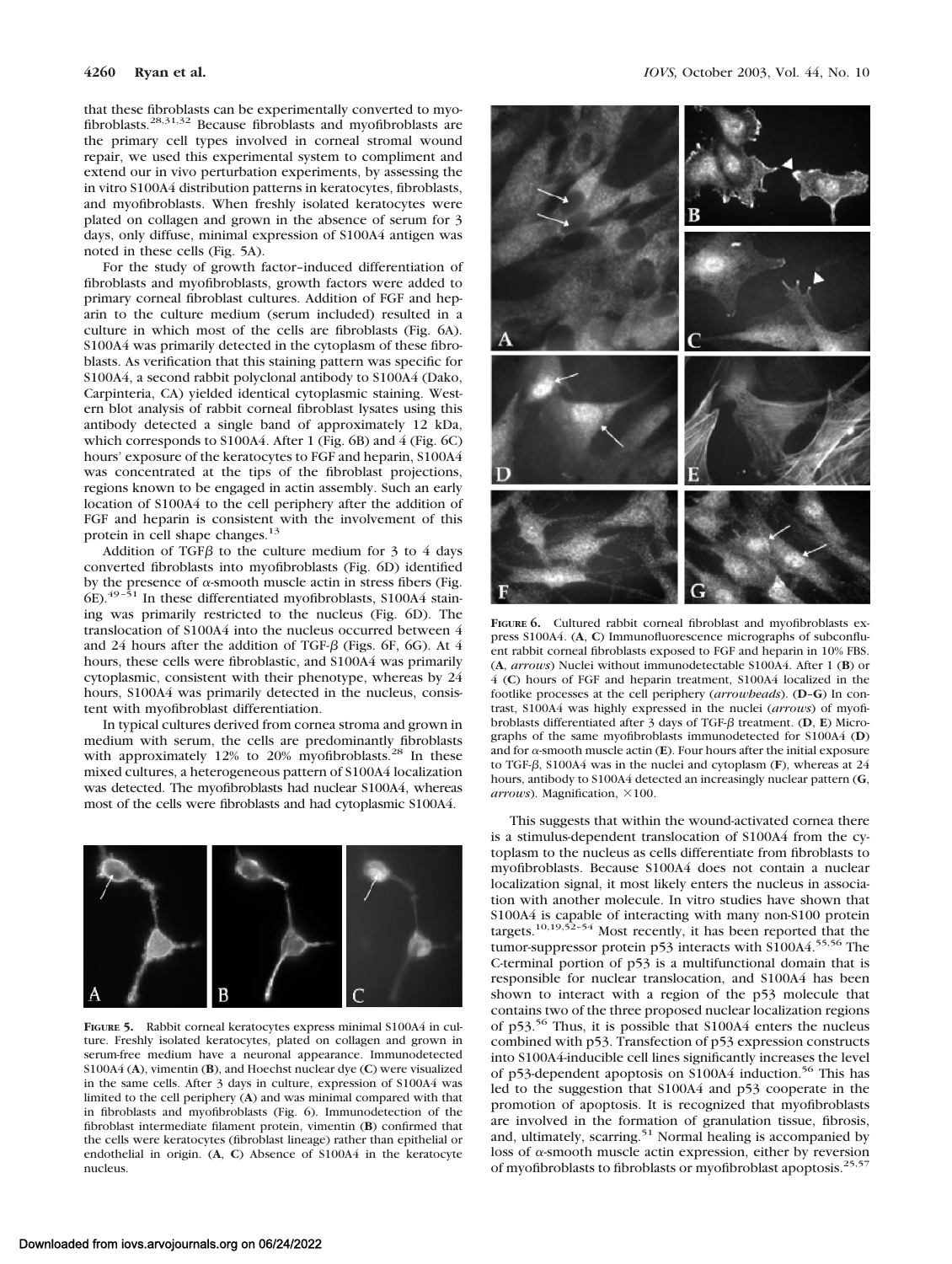At present, it is not clear how myofibroblasts are removed; however, one possibility is that after wound contraction is completed, S100A4 in conjunction with p53 induces myofibroblast apoptosis.

#### *Acknowledgments*

The authors thank Eugene M. Lukanidin for generously supplying the S100A4 antibody and Dorothy Campbell for preparation of the histologic samples.

#### *References*

- 1. Persechini A, Moncrief ND, Kretsinger RH. The EF-hand family of calcium-modulated proteins. *Trends Neurosci*. 1989;12:462–467.
- 2. Niki I, Yokokura H, Sudo T, Kato M, Hidaka H. Ca $2+$  signaling and intracellular Ca2 binding proteins. *J Biochem* (*Tokyo*). 1996;120: 685–698.
- 3. Ikura M. Calcium binding and conformational response in EF-hand proteins. *Trends Biochem Sci*. 1996;21:14–17.
- 4. Moore BW. A soluble protein characteristic of the nervous system. *Biochem Biophys Res Commun*. 1965;19:739–744.
- 5. Mischke D, Korge BP, Marenholz I, Volz A, Ziegler A. Genes encoding structural proteins of epidermal cornification and S100 calcium-binding proteins form a gene complex ("epidermal differentiation complex") on human chromosome 1q21. *J Invest Dermatol*. 1996;106:989–992.
- 6. South AP, Cabral A, Ives JH, et al. Human epidermal differentiation complex in a single 2.5 Mbp long continuum of overlapping DNA cloned in bacteria integrating physical and transcript maps. *J Invest Dermatol*. 1999;112:910–918.
- 7. Schafer BW, Heizmann CW. The S100 family of EF-hand calciumbinding proteins: functions and pathology. *Trends Biochem Sci*. 1996;21:134–140.
- 8. Donato R. Functional roles of S100 proteins, calcium-binding proteins of the EF-hand type. *Biochem Biophys Acta*. 1999;1450:191– 231.
- 9. Barraclough R, Savin J, Dube SK, Rudland PS. Molecular cloning and sequence of the gene for p9Ka: a cultured myoepithelial cell protein with strong homology to S-100, a calcium- binding protein. *J Mol Biol*. 1987;198:13–20.
- 10. Watanabe Y, Usada N, Minami H, et al. Calvasculin, as a factor affecting the microfilament assemblies in rat fibroblasts transfected by src gene. *FEBS Lett*. 1993;324:51–55.
- 11. Strutz F, Okada H, Lo CW, et al. Identification and characterization of a fibroblast marker: FSP1. *J Cell Biol*. 1995;130:393–405.
- 12. Ebralidze A, Tulchinsky E, Grigorian M, et al. Isolation and characterization of a gene specifically expressed in different metastatic cells and whose deduced gene product has a high degree of homology to a Ca2-binding protein family. *Genes Dev*. 1989;3: 1086–1093.
- 13. Barraclough R, Dawson KJ, Rudland PS. Elongated cells derived from rat mammary cuboidal epithelial cell lines resemble cultured mesenchymal cells in their pattern of protein synthesis. *Biochem Biophys Res Commun*. 1984;120:351–358.
- 14. Masiakowski P, Shooter EM. Nerve growth factor induces the genes for two proteins related to a family of calcium-binding proteins in PC12 cells. *Proc Natl Acad Sci USA*. 1988;85:1277– 1281.
- 15. Barraclough R. Calcium-binding protein S100A4 in health and disease. *Biochim Biophys Acta*. 1998;1448:190–199.
- 16. Davies BR, Davies MP, Gibbs FE, Barraclough R, Rudland PS. Induction of the metastatic phenotype by transfection of a benign rat mammary epithelial cell line with the gene for p9Ka, a rat calcium-binding protein, but not with the oncogene EJ-ras-1. *Oncogene*. 1993;8:999–1008.
- 17. Gibbs FE, Wilkinson MC, Rudland PS, Barraclough R. Interactions in vitro of p9Ka, the rat S-100-related, metastasis- inducing, calcium-binding protein. *J Biol Chem*. 1994;269:18992–18999.
- 18. Takenaga K, Nakamura Y, Sakiyama S. Cellular localization of pEL98 protein, an S100-related calcium binding protein, in fibroblasts and its tissue distribution analyzed by monoclonal antibodies. *Cell Struct Funct*. 1994;19:133–141.
- 19. Takenaga K, Nakamura Y, Sakiyama S, Hasegawa Y, Sato K, Endo H. Binding of pEL98 protein, an S100-related calcium-binding protein, to nonmuscle tropomyosin. *J Cell Biol*. 1994;124:757–768.
- 20. Takenaga K, Nakamura Y, Sakiyama S. Expression of a calcium binding protein pEL98 (mts1) during differentiation of human promyelocytic leukemia HL-60 cells. *Biochem Biophys Res Commun*. 1994;202:94–101.
- 21. Ambartsumian N, Klingelhofer J, Grigorian M, et al. The metastasisassociated Mts1(S100A4) protein could act as an angiogenic factor. *Oncogene*. 2001;20:4685–4695.
- 22. Grinnell F. Wound repair, keratinocyte activation, and integrin modulation. *J Cell Sci*. 1992;101:1–5.
- 23. Woodley DT, Chen JD, Kim JP, et al. Re-epithelialization: human keratinocyte locomotion. *Dermatol Clin*. 1993;11:641–646.
- 24. Grinnell F. Fibroblasts, myofibroblasts, and wound contraction. *J Cell Biol*. 1994;124:401–404.
- 25. Jester JV, Petroll WM, Barry PA, Cavanagh HD. Expression of alpha-smooth muscle (alpha-SM) actin during corneal stromal wound healing. *Invest Ophthalmol Vis Sci*. 1995;36:809–819.
- 26. Girard MT, Matsubara M, Kublin C, Tessier MJ, Cintron C, Fini ME. Stromal fibroblasts synthesize collagenase and stromelysin during long-term tissue remodeling. *J Cell Sci*. 1993;104:1001–1011.
- 27. Darby I, Skalli O, Gabbiani G. Alpha-smooth muscle actin is transiently expressed by myofibroblasts during experimental wound healing. *Lab Invest*. 1990;63:21–29.
- 28. Masur SK, Dewal HS, Dinh TT, Erenburg I, Petridou S. Myofibroblasts differentiate from fibroblasts when plated at low density. *Proc Natl Acad Sci USA*. 1996;93:4219–4223.
- 29. Jester JV, Huang J, Barry-Lane PA, Kao WW, Petroll WM, Cavanagh HD. Transforming growth factor(beta)-mediated corneal myofibroblast differentiation requires actin and fibronectin assembly. *Invest Ophthalmol Vis Sci*. 1999;40:1959–1967.
- 30. Beales MP, Funderburgh JL, Jester JV, Hassell JR. Proteoglycan synthesis by bovine keratocytes and corneal fibroblasts: maintenance of the keratocyte phenotype in culture. *Invest Ophthalmol Vis Sci*. 1999;40:1658–1663.
- 31. Maltseva O, Folger P, Zekaria D, Petridou S, Masur SK. Fibroblast growth factor reversal of the corneal myofibroblast phenotype. *Invest Ophthalmol Vis Sci*. 2001;42:2490–2495.
- 32. Folger PA, Zekaria D, Grotendorst G, Masur SK. Transforming growth factor-beta-stimulated connective tissue growth factor expression during corneal myofibroblast differentiation. *Invest Ophthalmol Vis Sci*. 2001;42:2534–2541.
- 33. Wei ZG, Wu RL, Lavker RM, Sun T-T. In vitro growth and differentiation of rabbit bulbar, fornix, and palpebral conjunctival epithelia. Implications on conjunctival epithelial transdifferentiation and stem cells. *Invest Ophthalmol Vis Sci.* 1993;34:1814–1828.
- 34. Ambartsumian NS, Grigorian MS, Larsen IF, et al. Metastasis of mammary carcinomas in GRS/A hybrid mice transgenic for the mts1 gene. *Oncogene*. 1996;13:1621–1630.
- 35. Masur SK, Cheung JKH, Antohi S. Identification of integrins in cultured corneal fibroblasts and in isolated keratocytes. *Invest Ophthalmol Vis Sci*. 1993;34:2690–2698.
- 36. Linzer DI, Nathans D. Growth-related changes in specific mRNAs of cultured mouse cells. *Proc Natl Acad Sci USA*. 1983;80:4271– 4275.
- 37. Goto K, Endo H, Fujiyoshi T. Cloning of the sequences expressed abundantly in established cell lines: identification of a cDNA clone highly homologous to S-100, a calcium binding protein. *J Biochem* (*Tokyo*). 1988;103:48–53.
- 38. Ito M, Kizawa K. Expression of calcium-binding S100 proteins A4 and A6 in regions of the epithelial sac associated with the onset of hair follicle regeneration. *J Invest Dermatol*. 2001;116:956–963.
- 39. Shrestha P, Muramatsu Y, Kudeken W, et al. Localization of  $Ca(2+)$ -binding S100 proteins in epithelial tumours of the skin. *Virchows Arch*. 1998;432:53–59.
- 40. Yu D-W, Sonoda T, Yang T, et al. Message for nexin I, a serine protease inhibitor, is accumulated in the follicular papilla during anagen of the hair cycle. *J Cell Sci.* 1995;108:3867–3874.
- 41. Kamimura J, Lee D, Baden HP, Brissette J, Dotto GP. Primary mouse keratinocyte cultures contain hair follicle progenitor cells with multiple differentiation potential. *J Invest Dermatol*. 1997; 109:534–540.